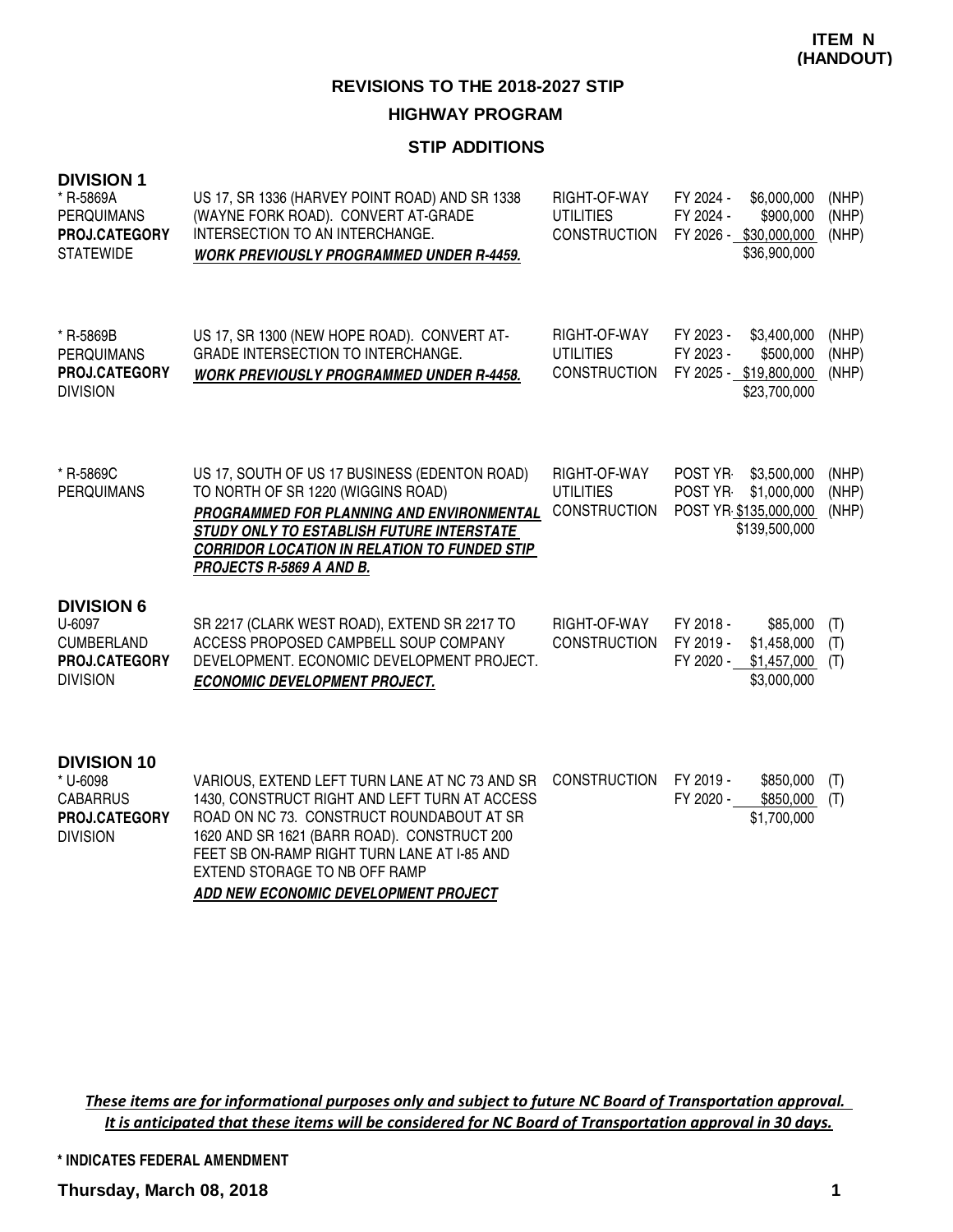#### **STIP MODIFICATIONS**

| <b>DIVISION 1</b><br>* B-5603<br><b>HERTFORD</b><br>PROJ.CATEGORY<br><b>DIVISION</b> | SR 1311 (BOONE'S BRIDGE ROAD), REPLACE BRIDGE<br>450137 OVER MEHERRIN RIVER OVERFLOW.<br><b>ACCELERATE CONSTRUCTION FROM FY 19 TO FY 18.</b>                                            | <b>CONSTRUCTION</b>                                     | FY 2018 -<br>\$1,268,000<br>FY 2019 - \$1,267,000<br>\$2,535,000                                                                                                                                            | (STBGOFF)<br>(STBGOFF)                        |
|--------------------------------------------------------------------------------------|-----------------------------------------------------------------------------------------------------------------------------------------------------------------------------------------|---------------------------------------------------------|-------------------------------------------------------------------------------------------------------------------------------------------------------------------------------------------------------------|-----------------------------------------------|
| <b>DIVISION 2</b><br>U-3618<br><b>LENOIR</b><br>PROJ.CATEGORY<br><b>DIVISION</b>     | SR 1569 (CAREY ROAD EXTENSION), SR 1572 (ROUSE<br>ROAD) TO US 258. CONSTRUCT MULTI-LANES ON NEW<br>LOCATION.<br><b>COST INCREASE EXCEEDING \$2 MILLION AND 25%</b><br><b>THRESHOLDS</b> | RIGHT-OF-WAY<br><b>UTILITIES</b><br><b>CONSTRUCTION</b> | FY 2022 -<br>\$2,140,000<br>FY 2022 -<br>\$322,000<br>FY 2024 -<br>\$7,233,000<br>FY 2025 -<br>\$7,233,000<br>FY 2026 -<br>\$7,234,000<br>\$24,162,000                                                      | (T)<br>(T)<br>(T)<br>(T)<br>(T)               |
| U-5876<br><b>CARTERET</b><br>PROJ.CATEGORY<br><b>STATEWIDE</b>                       | US 70 (ARENDELL STREET), 4TH STREET TO SR 1175<br>(RADIO ISLAND ROAD). WIDEN TO MULTI-LANES.<br>ACCELERATE RIGHT-OF-WAY FROM FY 22 TO FY 20<br>AND CONSTRUCTION FROM FY 22 TO FY 20.    | RIGHT-OF-WAY<br><b>UTILITIES</b><br><b>CONSTRUCTION</b> | FY 2020 -<br>\$6,764,000<br>FY 2021 -<br>\$6,764,000<br>FY 2020 -<br>\$1,667,000<br>FY 2020 -<br>\$6,980,000<br>FY 2021 - \$44,209,000<br>FY 2022 - \$44,209,000<br>FY 2023 - \$44,209,000<br>\$154,802,000 | (T)<br>(T)<br>(T)<br>(T)<br>(T)<br>(T)<br>(T) |
| * U-5952<br><b>PITT</b><br>PROJ.CATEGORY<br><b>REGIONAL</b>                          | GREENVILLE, GREENVILLE SIGNAL SYSTEM.<br><b>ACCELERATE UTILITIES FROM FY 22 TO FY 19 AND</b><br><b>CONSTRUCTION FROM FY 23 TO FY 20.</b>                                                | <b>UTILITIES</b><br><b>CONSTRUCTION</b>                 | FY 2019 -<br>\$100,000<br>\$2,824,000<br>FY 2020 -<br>FY 2021 -<br>\$2,824,000<br>FY 2022 -<br>\$2,824,000<br>\$8,572,000                                                                                   | (STBG)<br>(STBG)<br>(STBG)<br>(STBG)          |
| <b>DIVISION 3</b><br>AV-5742<br><b>BRUNSWICK</b>                                     | ODELL WILLIAMSON MUNICIPAL AIRPORT (60J),<br>RUNWAY PROTECTION ZONE 2 - RUNWAY 24 LAND                                                                                                  | RIGHT-OF-WAY                                            | \$1,270,000<br>FY 2018 -<br>\$1,270,000                                                                                                                                                                     | (T)                                           |

These items are for informational purposes only and subject to future NC Board of Transportation approval. It is anticipated that these items will be considered for NC Board of Transportation approval in 30 days.

**TO ALLOW ADDITIONAL TIME FOR DESIGN, DELAY** 

**RIGHT-OF-WAY FROM FY 17 TO FY 18.**

**\* INDICATES FEDERAL AMENDMENT**

**PROJ.CATEGORY** ACQUISITION.

DIVISION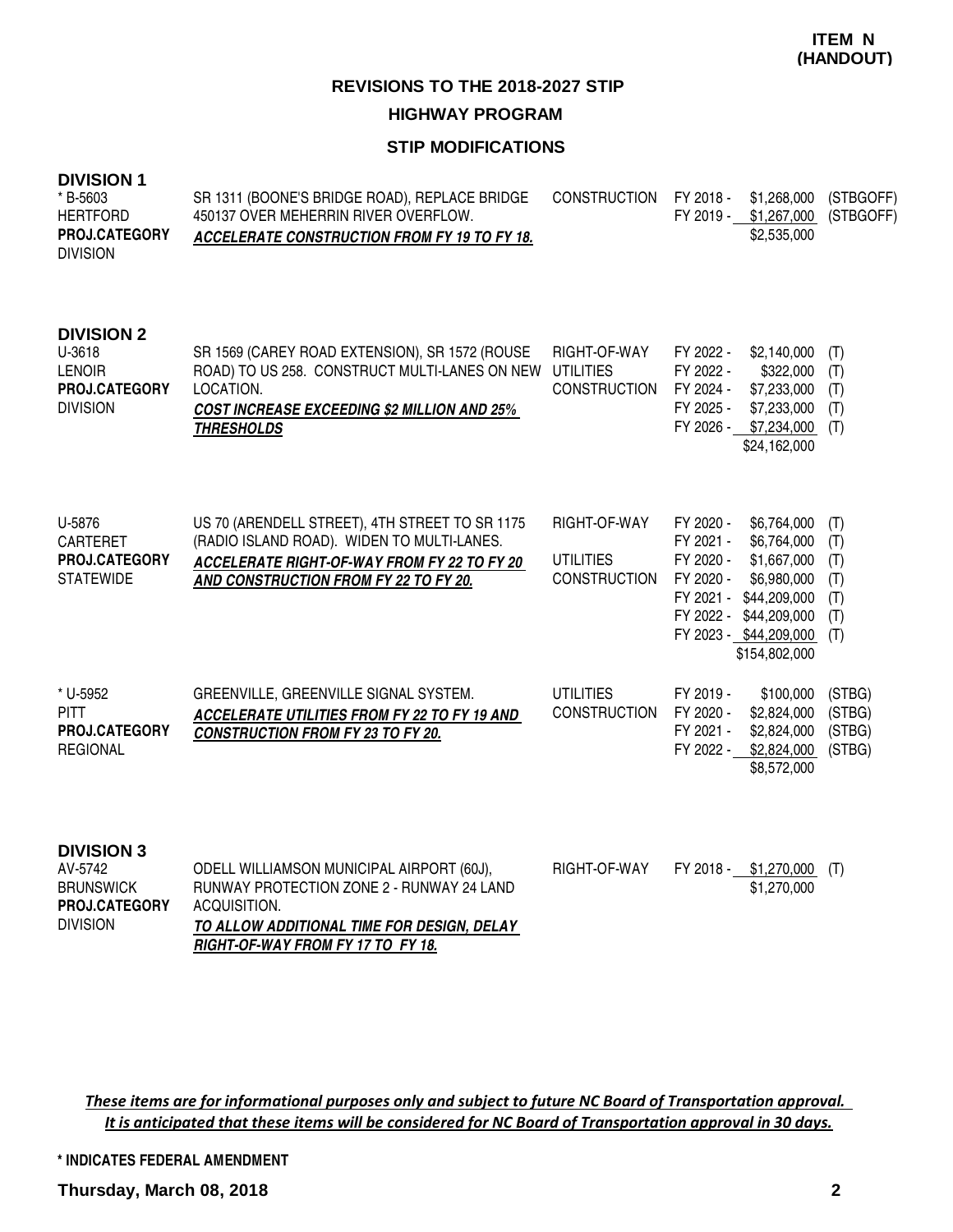#### **STIP MODIFICATIONS**

#### **DIVISION 3**

| ט ווטוטוע<br>* R-5021<br><b>BRUNSWICK</b><br>PROJ.CATEGORY<br><b>DIVISION</b>       | NC 211, SR 1500 (MIDWAY ROAD) TO NC 87. WIDEN TO<br>MULTI-LANES.<br>TO ALLOW ADDITIONAL TIME FOR DESIGN, DELAY<br><b>CONSTRUCTION FROM FY 18 TO FY 19.</b>                                                                                                                                                                                                                                                             | <b>CONSTRUCTION</b>                                       |                                                                            | FY 2019 - \$28,467,000<br>FY 2020 - \$28,467,000<br>FY 2021 - \$28,466,000<br>\$85,400,000 | (STBG)<br>(STBG)<br>(STBG)                   |
|-------------------------------------------------------------------------------------|------------------------------------------------------------------------------------------------------------------------------------------------------------------------------------------------------------------------------------------------------------------------------------------------------------------------------------------------------------------------------------------------------------------------|-----------------------------------------------------------|----------------------------------------------------------------------------|--------------------------------------------------------------------------------------------|----------------------------------------------|
| R-5857<br><b>BRUNSWICK</b><br>PROJ.CATEGORY<br><b>STATEWIDE</b>                     | US 17, US 17 BUSINESS SOUTH OF SHALLOTTE AND<br>US 17 BUSINESS NORTH OF SHALLOTTE. CONVERT<br><b>INTERSECTIONS TO SUPERSTREETS.</b><br><b>ACCELERATE RIGHT-OF-WAY FROM FY 24 TO FY 20</b><br>AND CONSTRUCTION FROM FY 26 TO FY 22.                                                                                                                                                                                     | RIGHT-OF-WAY<br><b>UTILITIES</b><br><b>CONSTRUCTION</b>   | FY 2020 -<br>FY 2020 -<br>FY 2022 -                                        | \$840,000<br>\$200,000<br>\$4,368,000<br>\$5,408,000                                       | (T)<br>(T)<br>(T)                            |
| U-5739<br><b>ONSLOW</b><br>PROJ.CATEGORY<br><b>REGIONAL</b>                         | US 258 (RICHLANDS HIGHWAY), SR 1212 (PONY FARM<br>ROAD) TO SR 1213 (BLUE CREEK ROAD). CONSTRUCT<br>SUPERSTREET.<br><b>MODIFY PROJECT LIMITS TO BETTER COORDINATE</b><br>WITH PROJECT U-5716.                                                                                                                                                                                                                           | RIGHT-OF-WAY<br><b>UTILITIES</b><br><b>CONSTRUCTION</b>   | FY 2018 -<br>FY 2018 -<br>FY 2021 -<br>FY 2022 -                           | \$1,896,000<br>\$1,303,000<br>\$6,450,000<br>\$6,450,000<br>\$16,099,000                   | (T)<br>(T)<br>(T)<br>(T)                     |
| <b>DIVISION 5</b><br>* EB-5720<br><b>DURHAM</b><br>PROJ.CATEGORY<br><b>DIVISION</b> | BRYANT BRIDGE NORTH / GOOSE CREEK WEST TRAIL,<br>NC 55 TO TO DREW-GRANBY PARK IN DURHAM.<br>CONSTRUCT SHARED-USE PATH AND CONNECTING<br>SIDEWALKS.<br><b>REVISE PROJECT DESCRIPTION TO INCLUDE EB-5833</b><br><b>SCOPE AT THE REQUEST OF MPO.</b>                                                                                                                                                                      | <b>ENGINEERING</b><br>RIGHT-OF-WAY<br><b>CONSTRUCTION</b> | FY 2018 -<br>FY 2018 -<br>FY 2020 -<br>FY 2020 -<br>FY 2021 -<br>FY 2021 - | \$230,000<br>\$58,000<br>\$3,000<br>\$11,000<br>\$3,524,000<br>\$908,000<br>\$4,734,000    | (TAP)<br>(L)<br>(TAP)<br>(L)<br>(TAP)<br>(L) |
| R-2721<br><b>WAKE</b><br>PROJ.CATEGORY<br><b>STATEWIDE</b>                          | NEW ROUTE (FUTURE NC 540), SOUTHERN WAKE<br>FREEWAY / TRIANGLE EXPRESSWAY SOUTHEAST<br>EXTENSION (RALEIGH OUTER LOOP), NC 55 (SOUTH)<br>TO EAST OF US 401 SOUTH. FREEWAY ON NEW<br>LOCATION.<br><b>CREATE PROJECT BREAKS A AND B, AND</b><br><b>ACCELERATE RIGHT OF WAY AND CONSTRUCTION</b><br>FROM FY 20 TO FY 19 AT NCTA REQUEST FOR<br>STRATEGIC LETTING PURPOSES. SEE PARTS A AND B<br>FOR FUNDING AND SCHEDULES. |                                                           |                                                                            |                                                                                            |                                              |

These items are for informational purposes only and subject to future NC Board of Transportation approval. It is anticipated that these items will be considered for NC Board of Transportation approval in 30 days.

**\* INDICATES FEDERAL AMENDMENT**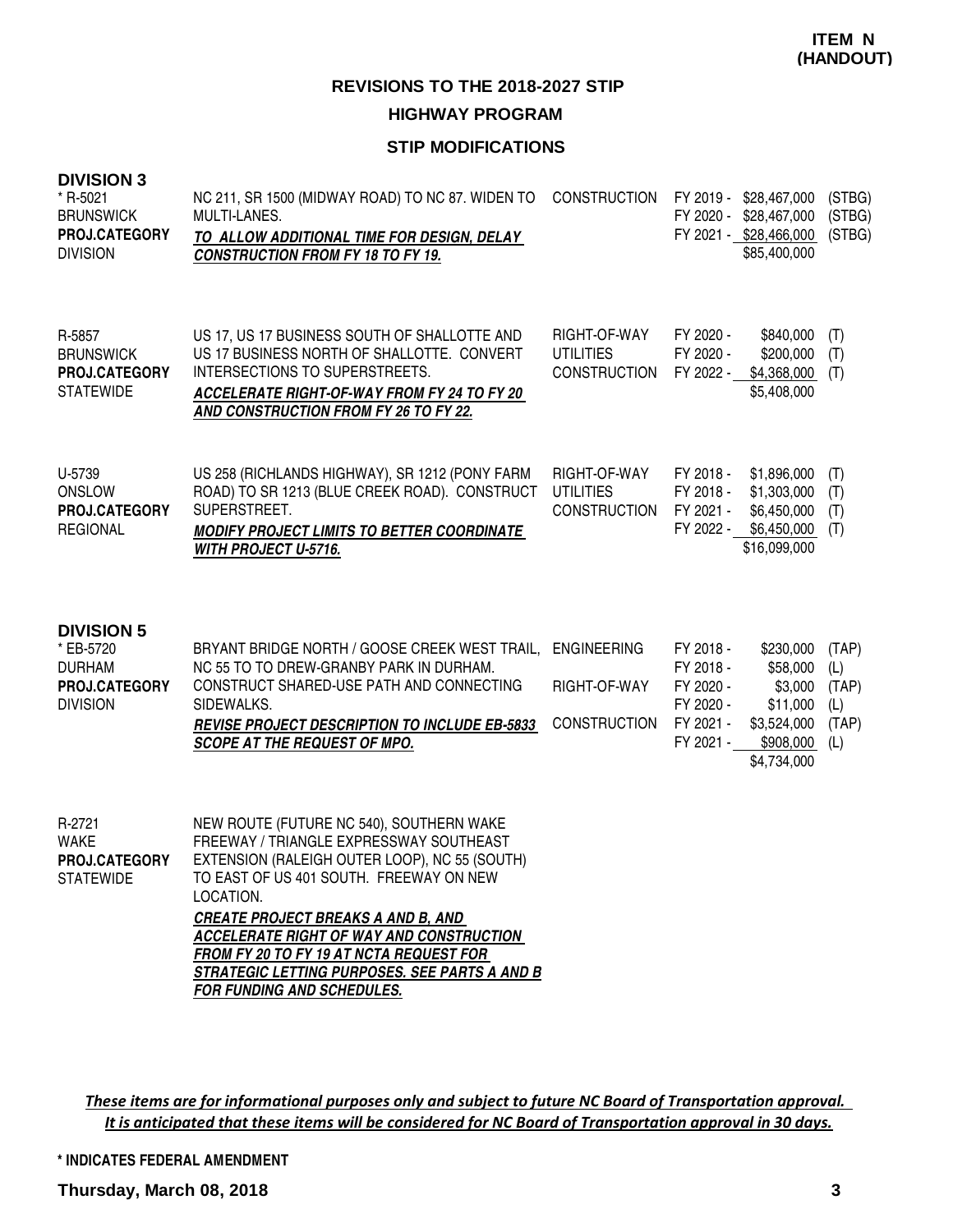**HIGHWAY PROGRAM**

#### **STIP MODIFICATIONS**

| <b>DIVISION 5</b><br>R-2721A<br><b>WAKE</b><br>PROJ.CATEGORY<br><b>STATEWIDE</b> | NC 540, NC 55 BYPASS TO EAST OF SR 1152 (HOLLY<br>SPRINGS ROAD). CONSTRUCT FREEWAY ON NEW<br>LOCATION.<br>PROJECT BREAK IS CREATED AT NCTA REQUEST<br>FOR STRATEGIC LETTING PURPOSES.                 | RIGHT-OF-WAY<br><b>UTILITIES</b><br><b>CONSTRUCTION</b><br>GARVEE CONSTR FY 2019 - | FY 2019 -<br>\$61,755,000<br>FY 2019 -<br>\$4,370,000<br>FY 2019 -<br>\$14,642,000<br>FY 2019 -<br>\$10,000,000<br>FY 2019 -<br>\$42,616,000<br>FY 2020 -<br>\$14,641,000<br>FY 2020 -<br>\$10,000,000<br>FY 2021 -<br>\$14,641,000<br>FY 2021 -<br>\$10,000,000<br>\$7,722,000<br>FY 2020 -<br>\$7,722,000<br>\$7,722,000<br>FY 2021 -<br>FY 2022 -<br>\$7,722,000<br>FY 2023 -<br>\$7,722,000<br>FY 2024 -<br>\$7,722,000<br>FY 2025 -<br>\$7,722,000<br>FY 2026 -<br>\$7,722,000<br>FY 2027 -<br>\$7,722,000<br>FY 2028 -<br>\$7,722,000<br>FY 2029 -<br>\$7,722,000<br>POST YR \$30,888,000<br>\$298,495,000 | (BOND R)<br>(BOND R)<br>(NHP)<br>(S(M))<br>(BOND R)<br>(NHP)<br>(S(M))<br>(NHP)<br>(S(M))<br>(NHP)<br>(NHP)<br>(NHP)<br>(NHP)<br>(NHP)<br>(NHP)<br>(NHP)<br>(NHP)<br>(NHP)<br>(NHP)<br>(NHP)<br>(NHP) |
|----------------------------------------------------------------------------------|-------------------------------------------------------------------------------------------------------------------------------------------------------------------------------------------------------|------------------------------------------------------------------------------------|------------------------------------------------------------------------------------------------------------------------------------------------------------------------------------------------------------------------------------------------------------------------------------------------------------------------------------------------------------------------------------------------------------------------------------------------------------------------------------------------------------------------------------------------------------------------------------------------------------------|-------------------------------------------------------------------------------------------------------------------------------------------------------------------------------------------------------|
| R-2721B<br><b>WAKE</b><br>PROJ.CATEGORY<br><b>STATEWIDE</b>                      | NC 540, EAST OF SR 1152 (HOLLY SPRINGS ROAD) TO<br>EAST OF US 401. CONSTRUCT FREEWAY ON NEW<br>LOCATION.<br><b>PROJECT BREAK IS CREATED AT NCTA REQUEST</b><br><b>FOR STRATEGIC LETTING PURPOSES.</b> | RIGHT-OF-WAY<br><b>UTILITIES</b><br><b>CONSTRUCTION</b><br>GARVEE CONSTR FY 2019 - | FY 2019 -<br>\$89,470,000<br>FY 2019 -<br>\$26,450,000<br>FY 2019 -<br>\$16,903,000<br>FY 2019 -<br>\$10,000,000<br>FY 2019 -<br>\$42,617,000<br>FY 2020 -<br>\$16,903,000<br>FY 2020 -<br>\$10,000,000<br>FY 2021 -<br>\$16,902,000<br>FY 2021 -<br>\$10,000,000<br>\$7,722,000                                                                                                                                                                                                                                                                                                                                 | (BOND R)<br>(BOND R)<br>(NHP)<br>(S(M))<br>(BOND R)<br>(NHP)<br>(S(M))<br>(NHP)<br>(S(M))<br>(NHP)                                                                                                    |
|                                                                                  |                                                                                                                                                                                                       |                                                                                    | FY 2020 -<br>\$7,722,000<br>FY 2021 -<br>\$7,722,000<br>FY 2022 -<br>\$7,722,000<br>FY 2023 -<br>FY 2024 -<br>\$7,722,000<br>FY 2025 -<br>\$7,722,000<br>FY 2026 -<br>\$7,722,000<br>FY 2027 -<br>\$7,722,000<br>FY 2028 -<br>\$7,722,000<br>FY 2029 -<br>\$7,722,000<br>POST YR \$30,888,000<br>\$355,075,000                                                                                                                                                                                                                                                                                                   | (NHP)<br>(NHP)<br>(NHP)<br>\$7,722,000 (NHP)<br>(NHP)<br>(NHP)<br>(NHP)<br>(NHP)<br>(NHP)<br>(NHP)<br>(NHP)                                                                                           |

These items are for informational purposes only and subject to future NC Board of Transportation approval. It is anticipated that these items will be considered for NC Board of Transportation approval in 30 days.

**\* INDICATES FEDERAL AMENDMENT**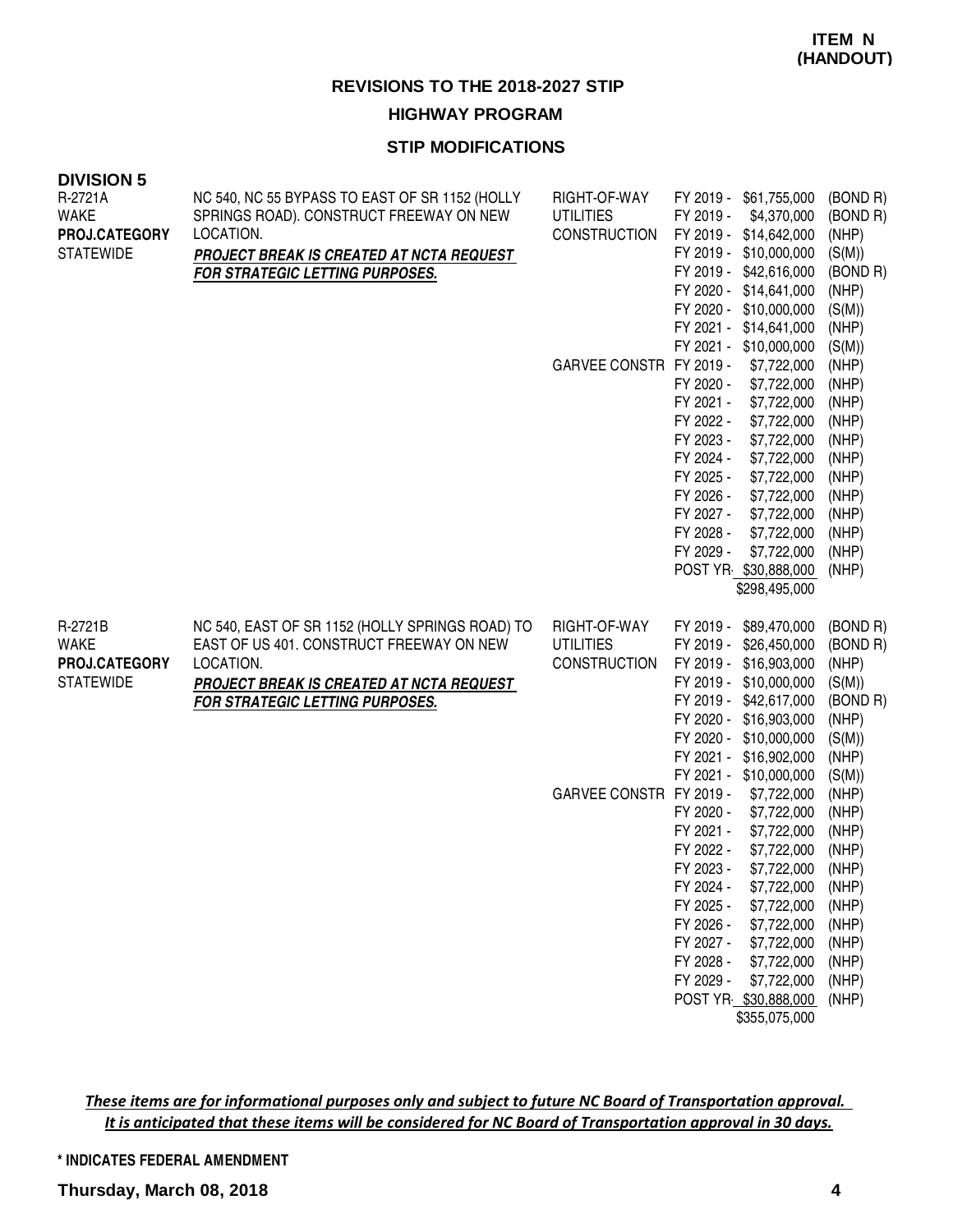#### **HIGHWAY PROGRAM**

#### **STIP MODIFICATIONS**

| <b>DIVISION 5</b><br>R-2828                                         | NEW ROUTE (FUTURE NC 540), SOUTHERN WAKE                                                                                                                                                                                                                                                                                                                                                                                             | RIGHT-OF-WAY                                            | FY 2019 - \$81,535,000                                                                                                                                                                                                                                                                                                                             | (BOND R)                                                                                                 |
|---------------------------------------------------------------------|--------------------------------------------------------------------------------------------------------------------------------------------------------------------------------------------------------------------------------------------------------------------------------------------------------------------------------------------------------------------------------------------------------------------------------------|---------------------------------------------------------|----------------------------------------------------------------------------------------------------------------------------------------------------------------------------------------------------------------------------------------------------------------------------------------------------------------------------------------------------|----------------------------------------------------------------------------------------------------------|
| <b>JOHNSTON</b><br><b>WAKE</b><br>PROJ.CATEGORY<br><b>STATEWIDE</b> | FREEWAY / TRIANGLE EXPRESSWAY SOUTHEAST<br>EXTENSION (RALEIGH OUTER LOOP), EAST OF US 401<br>TO I-40. CONSTRUCT FREEWAY ON NEW LOCATION.<br><b>ACCELERATE RIGHT-OF-WAY AND CONSTRUCTION</b><br>FROM FY 20 TO FY 19 TO REFLECT CURRENT<br><b>DELIVERY SCHEDULE.</b>                                                                                                                                                                   | <b>UTILITIES</b><br><b>CONSTRUCTION</b>                 | FY 2019 - \$31,510,000<br>FY 2019 - \$52,159,000<br>FY 2019 - \$18,667,000<br>FY 2019 - \$185,073,000<br>FY 2020 - \$52,159,000<br>FY 2020 - \$18,666,000<br>FY 2021 - \$52,159,000<br>FY 2021 - \$18,667,000                                                                                                                                      | (BOND R)<br>(NHP)<br>(S(M))<br>(BOND R)<br>(NHP)<br>(S(M))<br>(NHP)<br>(S(M))                            |
|                                                                     |                                                                                                                                                                                                                                                                                                                                                                                                                                      |                                                         | GARVEE CONSTR FY 2019 - \$19,219,000<br>FY 2020 - \$19,219,000<br>FY 2021 - \$19,219,000<br>FY 2022 - \$19,219,000<br>FY 2023 - \$19,219,000<br>FY 2024 - \$19,219,000<br>FY 2025 - \$19,219,000<br>FY 2026 - \$19,219,000<br>FY 2027 - \$19,219,000<br>FY 2028 - \$19,219,000<br>FY 2029 - \$19,219,000<br>POST YR \$115,314,000<br>\$837,318,000 | (NHP)<br>(NHP)<br>(NHP)<br>(NHP)<br>(NHP)<br>(NHP)<br>(NHP)<br>(NHP)<br>(NHP)<br>(NHP)<br>(NHP)<br>(NHP) |
| U-5516<br><b>DURHAM</b><br>PROJ.CATEGORY<br><b>REGIONAL</b>         | US 501 (ROXBORO ROAD), SR 1448 (LATTA ROAD) / SR<br>1639 (INFINITY ROAD) INTERSECTION IN DURHAM.<br>INTERSECTION IMPROVEMENTS.<br>TO ALLOW ADDITIONAL TIME FOR DESIGN DELAY<br>RIGHT-OF-WAY FROM FY 18 TO FY 19 AND<br><b>CONSTRUCTION FROM FY 19 TO 20.</b>                                                                                                                                                                         | RIGHT-OF-WAY<br><b>CONSTRUCTION</b>                     | FY 2019 -<br>\$4,341,000<br>FY 2019 -<br>\$2,000,000<br>FY 2020 - \$5,500,000<br>\$11,841,000                                                                                                                                                                                                                                                      | (NHP)<br>(L)<br>(NHP)                                                                                    |
| U-5518<br><b>WAKE</b><br>PROJ.CATEGORY<br><b>STATEWIDE</b>          | US 70 (GLENWOOD AVENUE), WEST OF SR 3067 (T.W.<br>ALEXANDER DRIVE) TO I-540 IN RALEIGH. UPGRADE<br>ROADWAY TO IMPROVE CAPACITY, SAFETY AND<br>TRAFFIC OPERATIONS INCLUDING INTERCHANGES AT<br>VARIOUS LOCATIONS.<br><b>PROJECT BREAKS HAVE BEEN ELIMINATED AND</b><br><b>COMBINED WITH THIS PROJECT. ACCELERATE</b><br><b>CONSTRUCTION FROM FY 21 TO FY 20 TO</b><br><b>ACCOMPLISH SCHEDULE FOR DESIGN BUILD</b><br><b>DELIVERY.</b> | <b>UTILITIES</b><br>RIGHT-OF-WAY<br><b>CONSTRUCTION</b> | FY 2020 -<br>\$2,700,000<br>FY 2020 -<br>\$14,500,000<br>FY 2020 - \$73,000,000<br>\$90,200,000                                                                                                                                                                                                                                                    | (T)<br>(T)<br>(T)                                                                                        |

These items are for informational purposes only and subject to future NC Board of Transportation approval. It is anticipated that these items will be considered for NC Board of Transportation approval in 30 days.

**\* INDICATES FEDERAL AMENDMENT**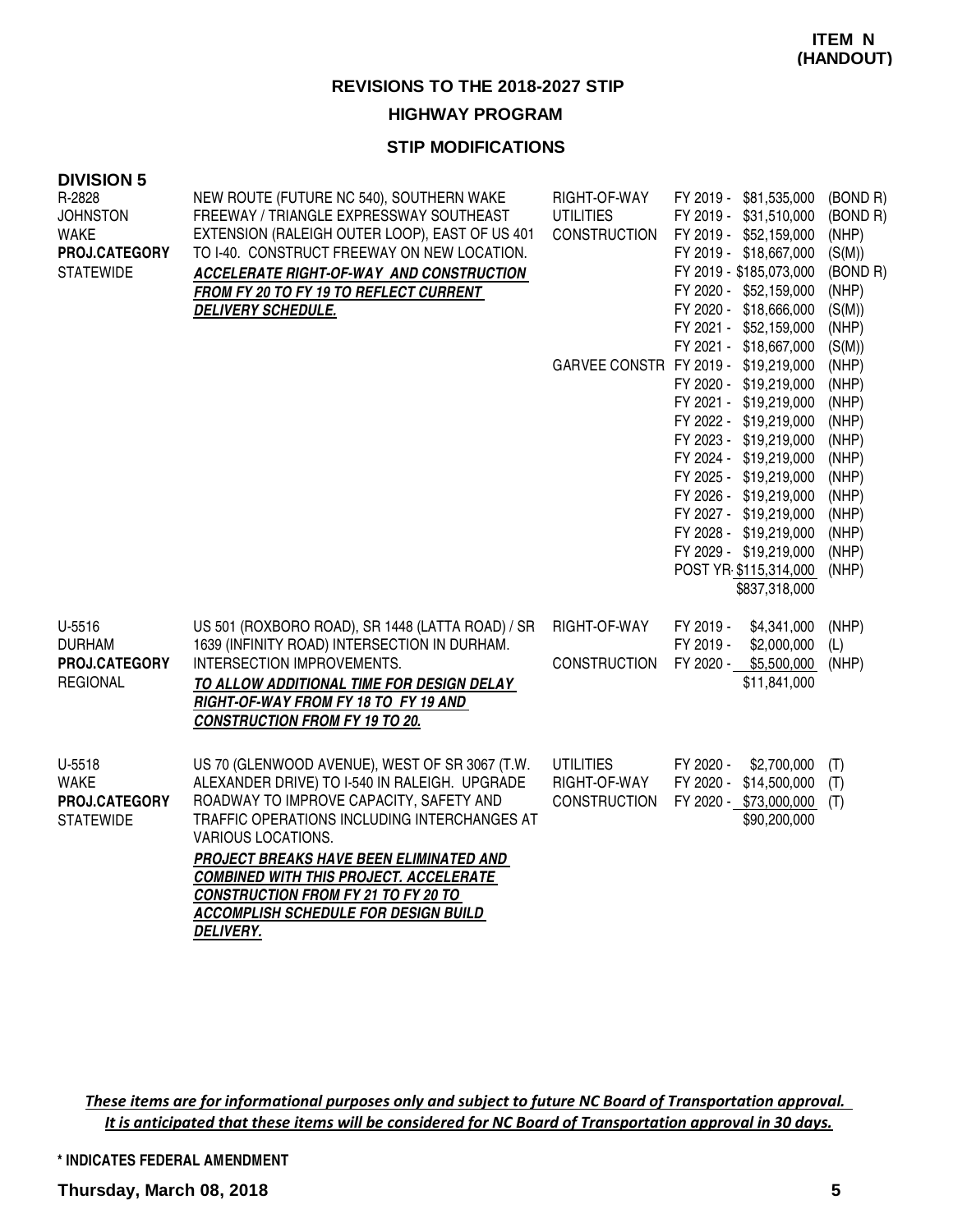#### **STIP MODIFICATIONS**

| DIVISION 6<br>* I-5938B<br><b>ROBESON</b><br>PROJ.CATEGORY<br><b>STATEWIDE</b>      | I-74, PAVEMENT REHABILITATION<br><b>ACCELERATE CONSTRUCTION FROM FY 22 TO FY 19.</b>                                                                                                                                                                                                       |                                                         | CONSTRUCTION FY 2019 - \$7,000,000<br>\$7,000,000                                                                                                | (NHPIM)                          |
|-------------------------------------------------------------------------------------|--------------------------------------------------------------------------------------------------------------------------------------------------------------------------------------------------------------------------------------------------------------------------------------------|---------------------------------------------------------|--------------------------------------------------------------------------------------------------------------------------------------------------|----------------------------------|
| * I-5987<br><b>CUMBERLAND</b><br><b>ROBESON</b><br>PROJ.CATEGORY<br><b>REGIONAL</b> | I-95, US 301 (EXIT 22) TO I-95 BUSINESS/US 301 (EXIT<br>40). WIDEN TO EIGHT LANES.<br>ACCELERATE RIGHT-OF-WAY FROM FY 27 TO FY 22.                                                                                                                                                         | RIGHT-OF-WAY<br><b>UTILITIES</b><br><b>CONSTRUCTION</b> | FY 2022 - \$16,000,000<br>FY 2023 - \$16,000,000<br>\$1,000,000<br>FY 2022 -<br>POST YR \$342,000,000<br>\$375,000,000                           | (NHP)<br>(NHP)<br>(NHP)<br>(NHP) |
| U-4414<br><b>CUMBERLAND</b><br>PROJ.CATEGORY<br><b>REGIONAL</b>                     | SR 1007 (ALL AMERICAN FREEWAY), SR 1151 (OWEN<br>DRIVE) TO NORTH OF SR 1437 (SANTA FE DRIVE). ADD<br>ADDITIONAL LANES.<br><b>RIGHT OF WAY ACCELERATED FROM FY 25 TO FY 22.</b>                                                                                                             | RIGHT-OF-WAY<br><b>UTILITIES</b><br><b>CONSTRUCTION</b> | FY 2022 -<br>\$4,600,000<br>\$503,000<br>FY 2022 -<br>FY 2027 - \$14,733,000<br>FY 2028 - \$14,733,000<br>FY 2029 - \$14,734,000<br>\$49,303,000 | (T)<br>(T)<br>(T)<br>(T)<br>(T)  |
| <b>DIVISION 7</b><br>B-5713<br><b>GUILFORD</b><br>PROJ.CATEGORY<br><b>DIVISION</b>  | WILLOW ROAD, REPLACE BRIDGE 400352 OVER I-40 /<br>BUSINESS 85 IN GREENSBORO.<br>ACCELERATE RIGHT-OF-WAY FROM FY 19 TO FY 18<br>AND CONSTRUCTION FROM FY 20 TO FY 19 BY<br>REQUEST OF THE STRUCTURES MANAGEMENT UNIT.                                                                       | RIGHT-OF-WAY<br><b>CONSTRUCTION</b>                     | FY 2018 -<br>\$166,000<br>FY 2019 - \$3,318,000<br>\$3,484,000                                                                                   | (NHPB)<br>(NHPB)                 |
| EB-5885<br><b>ALAMANCE</b><br>PROJ.CATEGORY<br><b>DIVISION</b>                      | US 70 (NORTH CHURCH STREET), BEAUMONT AVENUE<br>TO SR 1716 (GRAHAM-HOPEDALE ROAD) IN<br>BURLINGTON. CONSTRUCT SIDEWALK.<br><b>ACCELERATE ENGINEERING FROM FY 19 TO FY 18</b><br>AND CONSTRUCTION FROM FY 21 TO FY 20 TO<br>REFLECT THE CITY'S CURRENT PROJECT DELIVERY<br><b>SCHEDULE.</b> | <b>ENGINEERING</b><br><b>CONSTRUCTION</b>               | FY 2018 -<br>\$12,000<br>FY 2018 -<br>\$3,000<br>FY 2020 -<br>\$82,000<br>FY 2020 -<br>\$21,000<br>\$118,000                                     | (TAP)<br>(L)<br>(TAP)<br>(L)     |

These items are for informational purposes only and subject to future NC Board of Transportation approval. It is anticipated that these items will be considered for NC Board of Transportation approval in 30 days.

**\* INDICATES FEDERAL AMENDMENT**

**Thursday, March 08, 2018 6**

**DIVISION 6**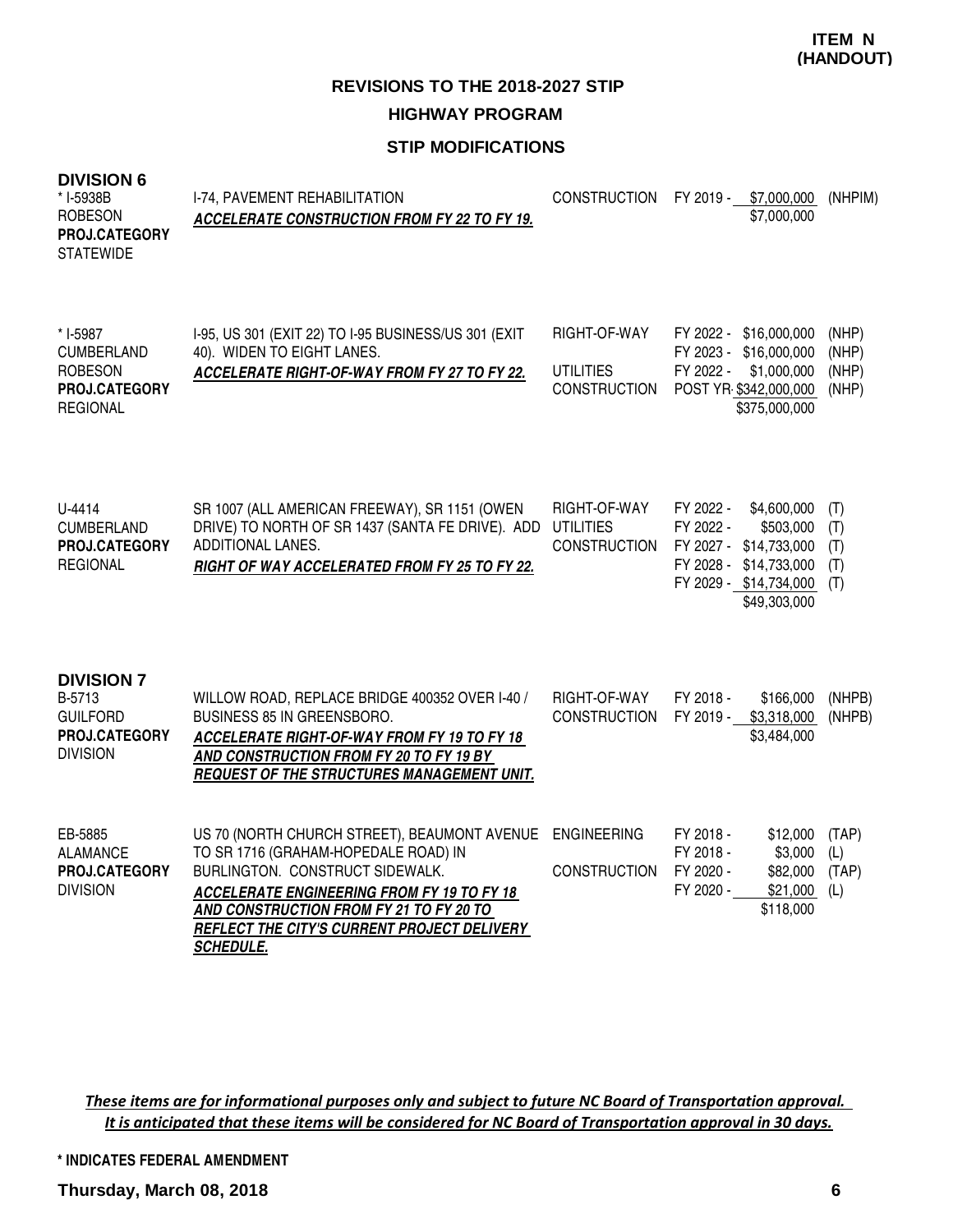### **STIP MODIFICATIONS**

| <b>DIVISION 7</b><br>I-5852A<br><b>GUILFORD</b><br><b>PROJ.CATEGORY</b><br><b>STATEWIDE</b> | I-73 / US 421, I-85 TO I-40<br>ACCELERATE CONSTRUCTION FROM FY 20 TO FY 19<br>PER REQUEST BY DIVISION OFFICE.                                                                                                                                                  | CONSTRUCTION FY 2019 - \$13,888,000                     |                                     | \$13,888,000                                                       | (NHPIM)           |
|---------------------------------------------------------------------------------------------|----------------------------------------------------------------------------------------------------------------------------------------------------------------------------------------------------------------------------------------------------------------|---------------------------------------------------------|-------------------------------------|--------------------------------------------------------------------|-------------------|
| U-2581B<br><b>GUILFORD</b><br>PROJ.CATEGORY<br><b>DIVISION</b>                              | US 70, SR 3045 (MOUNT HOPE CHURCH ROAD) TO SR<br>3056 (ROCK CREEK DAIRY ROAD). WIDEN TO<br>MULTILANES, PART ON NEW LOCATION.<br>PROJECT DIVIDED INTO BREAKS BA, BB AND BC.<br>SEE INDIVIDUAL BREAKS FOR SCHEDULES.                                             |                                                         |                                     |                                                                    |                   |
| * U-2581BA<br><b>GUILFORD</b><br><b>PROJ.CATEGORY</b><br><b>DIVISION</b>                    | US 70, SR3045 (MOUNT HOPE CHURCH ROAD) TO SR<br>3175 (BIRCH CREEK ROAD)<br>CREATE PROJECT BREAK BA. ACCELERATE R/W<br>FROM FY 25 TO FY 19 AND CON FROM FY 27 TO FY 20<br>AT REQUEST OF DIVISION OFFICE TO REFLECT<br><b>CURRENT PROJECT DELIVERY SCHEDULE.</b> | RIGHT-OF-WAY<br><b>UTILITIES</b><br><b>CONSTRUCTION</b> | FY 2019 -<br>FY 2019 -<br>FY 2020 - | \$1,597,000<br>\$473,000<br>\$6,200,000<br>\$8,270,000             | (T)<br>(T)<br>(T) |
| U-2581BB<br><b>GUILFORD</b><br>PROJ.CATEGORY<br><b>DIVISION</b>                             | US 70, SR 3175 (BIRCH CREEK ROAD) TO SR 3051<br>(KNOX ROAD)<br>CREATE PROJECT BREAK BB. ACCELERATE R/W<br>FROM FY 25 TO FY 23 AND CON FROM FY 27 TO FY 24<br>AT REQUEST OF DIVISION OFFICE TO REFLECT<br><b>CURRENT PROJECT DELIVERY SCHEDULE.</b>             | RIGHT-OF-WAY<br><b>UTILITIES</b><br><b>CONSTRUCTION</b> | FY 2023 -<br>FY 2023 -              | \$2,113,000<br>\$626,000<br>FY 2024 - \$8,200,000<br>\$10,939,000  | (T)<br>(T)<br>(T) |
| U-2581BC<br><b>GUILFORD</b><br><b>PROJ.CATEGORY</b><br><b>DIVISION</b>                      | US 70, SR 3051 (KNOX ROAD) TO SR 3056 (ROCK<br><b>CREEK DAIRY ROAD)</b><br>CREATE PROJECT BREAK BC. ACCELERATE R/W<br>FROM FY 25 TO FY 23 AND CON FROM FY 27 TO FY 25<br>AT REQUEST OF DIVISION OFFICE TO REFLECT<br><b>CURRENT PROJECT DELIVERY SCHEDULE.</b> | RIGHT-OF-WAY<br><b>UTILITIES</b><br><b>CONSTRUCTION</b> | FY 2023 -<br>FY 2023 -              | \$3,040,000<br>\$901,000<br>FY 2025 - \$11,800,000<br>\$15,741,000 | (T)<br>(T)<br>(T) |
| <b>DIVISION 8</b><br>AV-5816<br><b>CHATHAM</b><br>PROJ.CATEGORY<br><b>DIVISION</b>          | SILER CITY MUNICIPAL AIRPORT (5W8), EXTEND<br>RUNWAY 22 AND PARALLEL TAXIWAY BY 500 FT.<br>INCLUDING RELOCATION OF AIRPORT ROAD<br>TO ALLOW ADDITIONAL TIME FOR DESIGN AND R/W<br><b>DELAY CONSTRUCTION FROM FY 19 TO FY 21</b>                                | CONSTRUCTION FY 2021 - \$5,660,000                      |                                     | \$5,660,000                                                        | (T)               |

These items are for informational purposes only and subject to future NC Board of Transportation approval. It is anticipated that these items will be considered for NC Board of Transportation approval in 30 days.

**\* INDICATES FEDERAL AMENDMENT**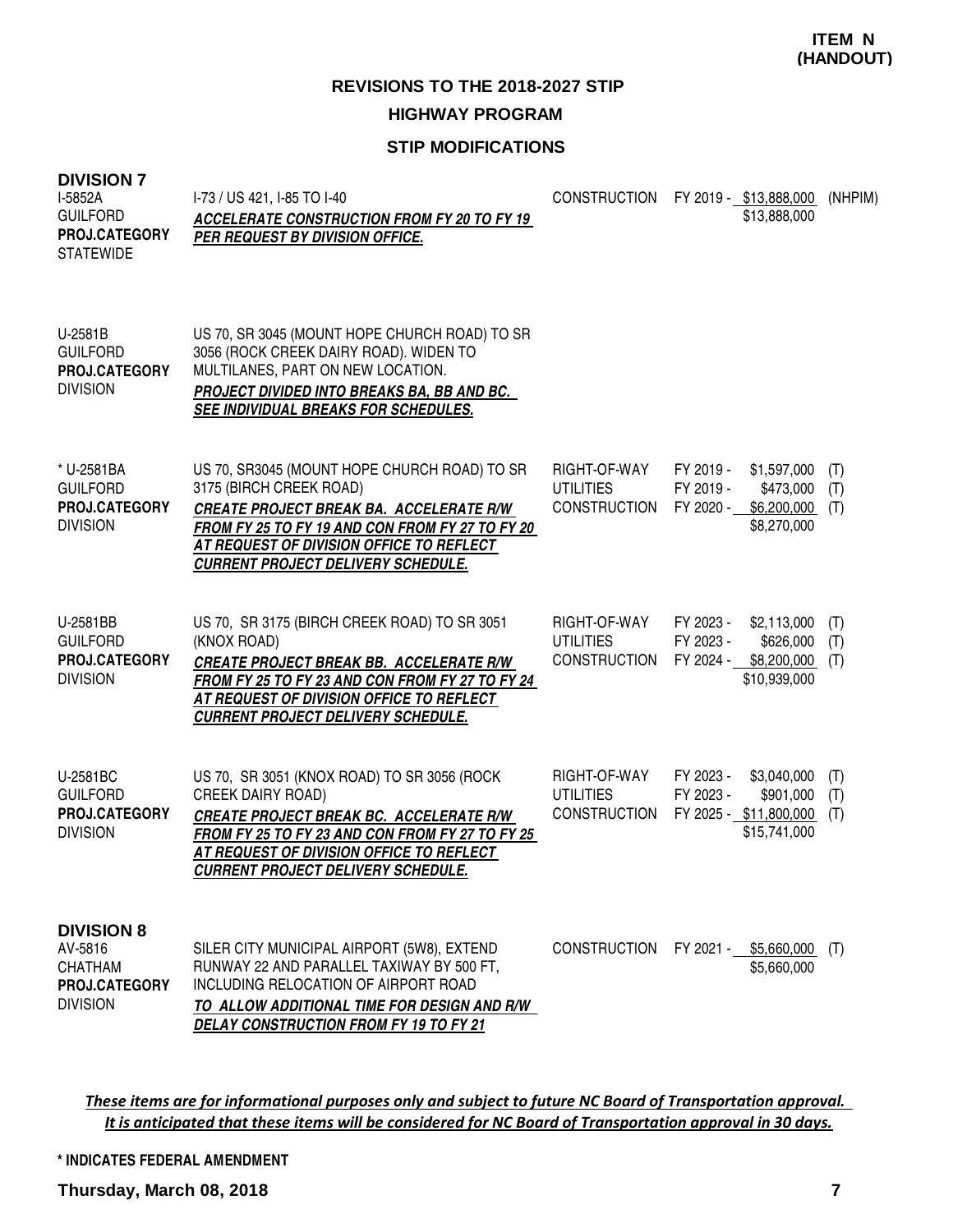#### **HIGHWAY PROGRAM**

#### **STIP MODIFICATIONS**

| <b>DIVISION 9</b><br>* C-4908G<br><b>ROWAN</b><br>PROJ.CATEGORY<br><b>EXEMPT</b> | US 70 (STATESVILLE BOULEVARD), US 601 (JAKE<br>ALEXANDER BOULEVARD)<br>ADD CONSTRUCTION IN FY 18 NOT PREVIOUSLY<br>PROGRAMMED (DELAY FROM FY 16-25 STIP) TO<br>ALLOW TIME FOR THE CITY TO COMPLETE THE R/W<br>PHASE.                                                                                                                                                                                     | <b>CONSTRUCTION</b>                       | FY 2018 -<br>FY 2018 -                                        | \$298,000<br>\$75,000<br>\$373,000                                               | (CMAQ)<br>(L)                                  |
|----------------------------------------------------------------------------------|----------------------------------------------------------------------------------------------------------------------------------------------------------------------------------------------------------------------------------------------------------------------------------------------------------------------------------------------------------------------------------------------------------|-------------------------------------------|---------------------------------------------------------------|----------------------------------------------------------------------------------|------------------------------------------------|
| * C-5216<br><b>DAVIDSON</b><br>PROJ.CATEGORY<br><b>EXEMPT</b>                    | SR 3346 (SOUTH MAIN STREET), EXTEND SIDEWALKS<br>ON SOUTH MAIN STREET AND PROVIDE WIDE PAVED<br>SHOULDERS ON ANNA LEWIS DRIVE AND EMERGENCY<br>DRIVE TO PROVIDE BICYCLE ACCESS TO LEXINGTON<br>MEMORIAL HOSPITAL IN LEXINGTON.<br>ADD ENGINEERING IN FY 18 AND CONSTRUCTION IN<br>FY 19 NOT PREVIOUSLY PROGRAMMED (DELAY FROM<br>FY 16-25 STIP) FOR THE CITY TO ADJUST ITS<br>PROJECT DELIVERY SCHEDULE. | <b>ENGINEERING</b><br><b>CONSTRUCTION</b> | FY 2018 -<br>FY 2018 -<br>FY 2019 -<br>FY 2019 -              | \$107,000<br>$$27,000$ (L)<br>\$481,000 (CMAQ)<br>$$120,000$ (L)<br>\$735,000    | (CMAQ)                                         |
| * C-5217<br><b>DAVIDSON</b><br>PROJ.CATEGORY<br><b>EXEMPT</b>                    | VARIOUS, BIKE AND PEDESTRIAN IMPROVEMENTS IN<br>VICINITY OF SCHOOL. BISECKER AND MIZE ROADS,<br>PROVIDE WIDE PAVED SHOULDERS AND CONSTRUCT<br>SIDE-WALKS ON CORNELIA STREET AND HILLSIDE<br>DRIVE IN LEXINGTON.<br>ADD CONSTRUCTION IN FY 19 NOT PREVIOUSLY<br>PROGRAMMED (DELAY FROM FY 16-25 STIP) FOR THE<br>CITY TO ADJUST ITS PROJECT DELIVERY SCHEDULE.                                            | CONSTRUCTION                              | FY 2019 -<br>FY 2019 -                                        | \$152,000<br>\$38,000<br>\$190,000                                               | (CMAQ)<br>(L)                                  |
| EB-4020C<br><b>FORSYTH</b><br>PROJ.CATEGORY<br><b>TRANSITION</b>                 | BRUSHY FORK GREENWAY, LOWERY STREET TO<br><b>REYNOLDS PARK ROAD</b><br>TO ALLOW ADDITIONAL TIME FOR THE CITY TO<br><b>COMPLETE DESIGN AND R/W ACQUISITION, DELAY</b><br><b>CONSTRUCTION FROM FY 18 TO FY 19</b>                                                                                                                                                                                          | RIGHT-OF-WAY<br><b>CONSTRUCTION</b>       | FY 2018 -<br>FY 2018 -<br>FY 2019 -<br>FY 2019 -<br>FY 2019 - | \$20,000<br>\$5,000<br>\$300,000<br>\$700,000<br>\$175,000<br>\$1,200,000        | (STBGDA)<br>(L)<br>(STBGEB)<br>(STBGDA)<br>(L) |
| R-5737<br><b>DAVIDSON</b><br>PROJ.CATEGORY<br><b>DIVISION</b>                    | US 29 / US 70 / BUSINESS 85, SR 1798 (OLD<br>GREENSBORO ROAD). CONVERT AT-GRADE<br>INTERSECTION TO INTERCHANGE.<br>TO CORRECTLY MATCH STIP SCHEDULE TO FUNDING<br>SOURCE, DELAY RIGHT OF WAY FROM FY 18 TO FY 19<br>(NOTE; NO CHANGE IN DELIVERY MILESTONE)                                                                                                                                              | RIGHT-OF-WAY<br><b>CONSTRUCTION</b>       | FY 2019 -<br>FY 2019 -<br>FY 2020 -                           | \$700,000<br>\$2,900,000<br>\$7,500,000<br>FY 2021 - \$7,500,000<br>\$18,600,000 | (T)<br>(O)<br>(T)<br>(T)                       |

These items are for informational purposes only and subject to future NC Board of Transportation approval. It is anticipated that these items will be considered for NC Board of Transportation approval in 30 days.

**\* INDICATES FEDERAL AMENDMENT**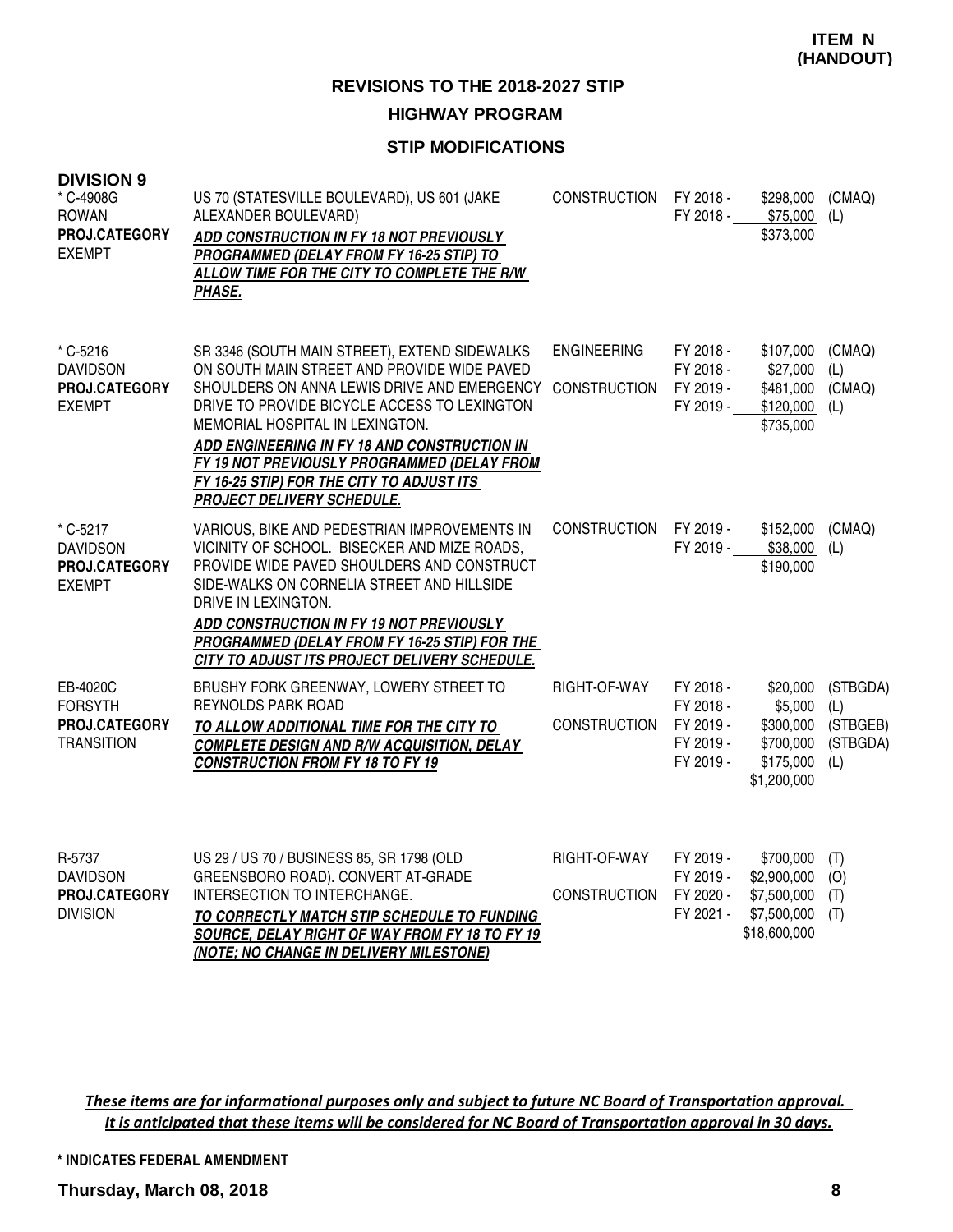#### **STIP MODIFICATIONS**

| <b>DIVISION 10</b><br>* B-5930<br><b>MECKLENBURG</b><br>PROJ.CATEGORY<br><b>DIVISION</b> | SARDIS LANE, REPLACE BRIDGE 590433 OVER<br><b>MCALPINE CREEK.</b><br>TO ALLOW ADDITIONAL TIME TO COMPLETE<br>ENVIRONMENTAL STUDIES AND DESIGN DELAY<br>RIGHT-OF-WAY FROM FY 17 TO FY 18 AND<br><b>CONSTRUCTION FROM FY 18 TO FY 19</b>                                                                         | RIGHT-OF-WAY<br><b>CONSTRUCTION</b>                       | FY 2018 -<br>FY 2018 -<br>FY 2019 -<br>FY 2019 -                                                     | \$50,000<br>\$13,000<br>\$625,000<br>\$156,000<br>\$844,000                                                             | (STBGOFF)<br>(L)<br>(STBGOFF)<br>(L)                                |
|------------------------------------------------------------------------------------------|----------------------------------------------------------------------------------------------------------------------------------------------------------------------------------------------------------------------------------------------------------------------------------------------------------------|-----------------------------------------------------------|------------------------------------------------------------------------------------------------------|-------------------------------------------------------------------------------------------------------------------------|---------------------------------------------------------------------|
| * C-5537<br><b>MECKLENBURG</b><br>PROJ.CATEGORY<br><b>EXEMPT</b>                         | CHARLOTTE, BARTON CREEK GREENWAY IN<br>CHARLOTTE. CONSTRUCT A CONNECTOR BETWEEN<br>MALLARD CREEK GREENWAY AND UNIVERSITY PLACE.<br><b>MODIFY PROJECT LIMITS AND ADD FUNDS AT</b><br><b>REQUEST OF MPO</b>                                                                                                      | CONSTRUCTION                                              | FY 2018 -<br>FY 2018 -                                                                               | \$1,384,000<br>\$639,000<br>\$2,023,000                                                                                 | (CMAQ)<br>(L)                                                       |
| EB-5723<br><b>UNION</b><br>PROJ.CATEGORY<br><b>DIVISION</b>                              | US 74, SR 1520 (INDIAN TRAIL FAIRVIEW ROAD) TO SR<br>1367 (UNIONVILLE INDIAN TRAIL ROAD). CONSTRUCT<br>A MULTI-USE PATH. SR 1367 (UNIONVILLE INDIAN<br>TRAIL ROAD) TO OAKWOOD LANE. CONSTRUCT A<br>MULTI-USE GREENWAY.<br>ADD PROJECT FUNDS AT REQUEST OF MPO.                                                 | <b>ENGINEERING</b><br>RIGHT-OF-WAY<br><b>CONSTRUCTION</b> | FY 2019 -<br>FY 2019 -<br>FY 2019 -<br>FY 2019 -<br>FY 2020 -<br>FY 2020 -<br>FY 2020 -<br>FY 2020 - | \$145,000<br>\$36,000<br>\$100,000<br>\$25,000<br>\$1,879,000<br>\$868,000<br>\$1,000,000<br>\$1,020,000<br>\$5,073,000 | (TAP)<br>(L)<br>(TAP)<br>(L)<br>(STBGDA)<br>(TAP)<br>(TAPDA)<br>(L) |
| * EB-5844<br><b>CABARRUS</b><br>PROJ.CATEGORY<br><b>DIVISION</b>                         | KANNAPOLIS, LITTLE TEXAS ROAD, LANE STREET TO<br>DALE EARNHARDT BOULEVARD. CONSTRUCT<br>SIDEWALK AND CURB AND GUTTER.<br>PE ACCELERATED FROM FY 22 TO FY 18; ROW<br><b>ACCELERATED FROM FY 23 TO FY 19;</b><br><b>CONSTRUCTION ACCELERATED FROM FY 24 TO FY 20</b><br>AT THE REQUEST OF THE CITY OF KANNAPOLIS | <b>ENGINEERING</b><br>RIGHT-OF-WAY<br><b>CONSTRUCTION</b> | FY 2018 -<br>FY 2018 -<br>FY 2019 -<br>FY 2019 -<br>FY 2020 -<br>FY 2020 -                           | \$320,000<br>\$80,000<br>\$320,000<br>\$80,000<br>\$1,280,000<br>\$320,000<br>\$2,400,000                               | (TAP)<br>(L)<br>(TAP)<br>(L)<br>(TAP)<br>(L)                        |
| EB-5929<br><b>MECKLENBURG</b><br>PROJ.CATEGORY<br><b>DIVISION</b>                        | CHARLOTTE, BELK GREENWAY CONNECTOR PHASE<br>ONE. EAST STONEWALL STREET AT SOUTH<br>DAVIDSON STREET TO SOUTH KINGS DRIVE.<br><b>ACCELERATE PRELIMINARY ENGINEERING FROM FY</b><br>19 TO FY 18 AT REQUEST OF MPO                                                                                                 | <b>ENGINEERING</b><br>RIGHT-OF-WAY<br><b>CONSTRUCTION</b> | FY 2018 -<br>FY 2018 -<br>FY 2020 -<br>FY 2020 -<br>FY 2021 -<br>FY 2021 -                           | \$97,000<br>\$24,000<br>\$69,000<br>\$17,000<br>\$1,550,000<br>\$388,000<br>\$2,145,000                                 | (STBGDA)<br>(L)<br>(STBGDA)<br>(L)<br>(STBGDA)<br>(L)               |

These items are for informational purposes only and subject to future NC Board of Transportation approval. It is anticipated that these items will be considered for NC Board of Transportation approval in 30 days.

**\* INDICATES FEDERAL AMENDMENT**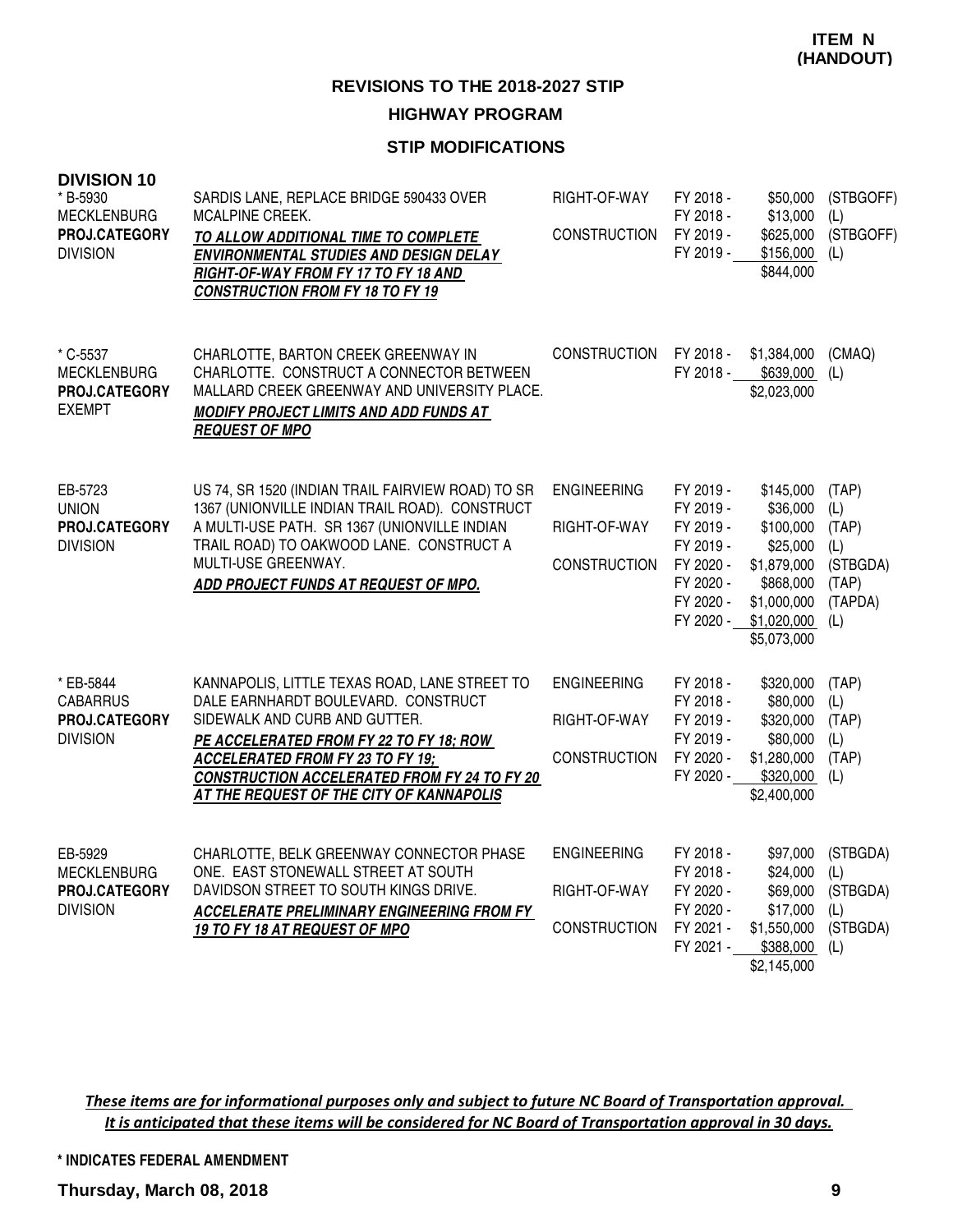#### **STIP MODIFICATIONS**

| <b>DIVISION 10</b><br>* I-5769<br><b>MECKLENBURG</b><br>PROJ.CATEGORY<br><b>STATEWIDE</b>     | I-77, I-277 TO 0.7 MILE NORTH OF NC 27. PAVEMENT<br>REHABILITATION.<br>TO AVOID CONFLICTS WITH CURRENT I-77<br><b>CONSTRUCTION, DELAY CONSTRUCTION FROM FY 17</b><br><b>TO FY 19</b>                                   | <b>CONSTRUCTION</b>                                     | FY 2019 -<br>\$3,500,000<br>\$3,500,000                                                                                 | (NHPIM)                  |
|-----------------------------------------------------------------------------------------------|------------------------------------------------------------------------------------------------------------------------------------------------------------------------------------------------------------------------|---------------------------------------------------------|-------------------------------------------------------------------------------------------------------------------------|--------------------------|
| I-5837<br><b>MECKLENBURG</b><br><b>PROJ.CATEGORY</b><br><b>STATEWIDE</b>                      | I-85, GASTON COUNTY LINE TO 0.7 MILES NORTH OF<br>GASTON COUNTY LINE. PAVEMENT REHABILITATION.<br><b>ACCELERATE CONSTRUCTION FROM FY 20 TO FY 19</b><br>AT REQUEST OF DIVISION.                                        | <b>CONSTRUCTION</b>                                     | FY 2019 - \$1,800,000<br>\$1,800,000                                                                                    | (NHPIM)                  |
| * U-5808<br><b>UNION</b><br>PROJ.CATEGORY<br><b>DIVISION</b>                                  | SR 1362 (CHESTNUT LANE CONNECTOR), SR 1367<br>(MATTHEWS INDIAN TRAIL ROAD) TO SR 1368<br>(GRIBBLE ROAD). CONSTRUCT ROAD ON NEW<br>LOCATION.<br><b>COST INCREASE EXCEEDING \$2 MILLION AND 25%</b><br><b>THRESHOLDS</b> | RIGHT-OF-WAY<br><b>UTILITIES</b><br><b>CONSTRUCTION</b> | FY 2019 -<br>\$1,700,000<br>FY 2019 -<br>\$50,000<br>FY 2021 - \$10,000,000<br>\$11,750,000                             | (T)<br>(T)<br>(T)        |
| <b>DIVISION 11</b><br>* AV-5859<br><b>SURRY</b><br>PROJ.CATEGORY<br><b>DIVISION</b>           | MOUNT AIRY - SURRY COUNTY AIRPORT (MWK),<br>CONSTRUCT GENERAL AVIATION APRON AND<br>AIRCRAFT STORAGE HANGARS.<br><b>ACCELERATE CONSTRUCTION FROM FY 23 TO FY 19</b><br><b>PER AVIATION TO BEGIN DESIGN.</b>            | <b>CONSTRUCTION</b>                                     | FY 2019 -<br>\$2,986,000<br>FY 2020 -<br>\$2,986,000<br>\$5,972,000                                                     | (T)<br>(T)               |
| B-5825<br><b>YADKIN</b><br>PROJ.CATEGORY<br><b>REGIONAL</b>                                   | NC 67, REPLACE BRIDGE 980035 OVER YADKIN RIVER.<br>ACCELERATE RIGHT-OF-WAY FROM FY 20 TO FY 19<br>AND CONSTRUCTION FROM FY 21 TO FY 19                                                                                 | RIGHT-OF-WAY<br><b>CONSTRUCTION</b>                     | FY 2019 -<br>\$830,000<br>FY 2019 -<br>\$5,500,000<br>FY 2020 -<br>\$5,500,000<br>FY 2021 - \$5,500,000<br>\$17,330,000 | (T)<br>(T)<br>(T)<br>(T) |
| <b>DIVISION 12</b><br>* P-5200D<br><b>GASTON</b><br><b>PROJ.CATEGORY</b><br><b>TRANSITION</b> | P & N CORRIDOR REACTIVATION, BELMONT SPUR<br>TO ALLOW ADDITIONAL TIME FOR PLANNING AND<br>DESIGN DELAY RIGHT-OF-WAY FROM FY 17 TO FY 19<br>AND CONSTRUCTION FROM FY 18 TO FY 19                                        | RIGHT-OF-WAY<br><b>CONSTRUCTION</b>                     | FY 2019 -<br>\$50,000<br>FY 2019 -<br>\$850,000<br>\$900,000                                                            | (STPE)<br>(STBGE)        |

These items are for informational purposes only and subject to future NC Board of Transportation approval. It is anticipated that these items will be considered for NC Board of Transportation approval in 30 days.

**\* INDICATES FEDERAL AMENDMENT**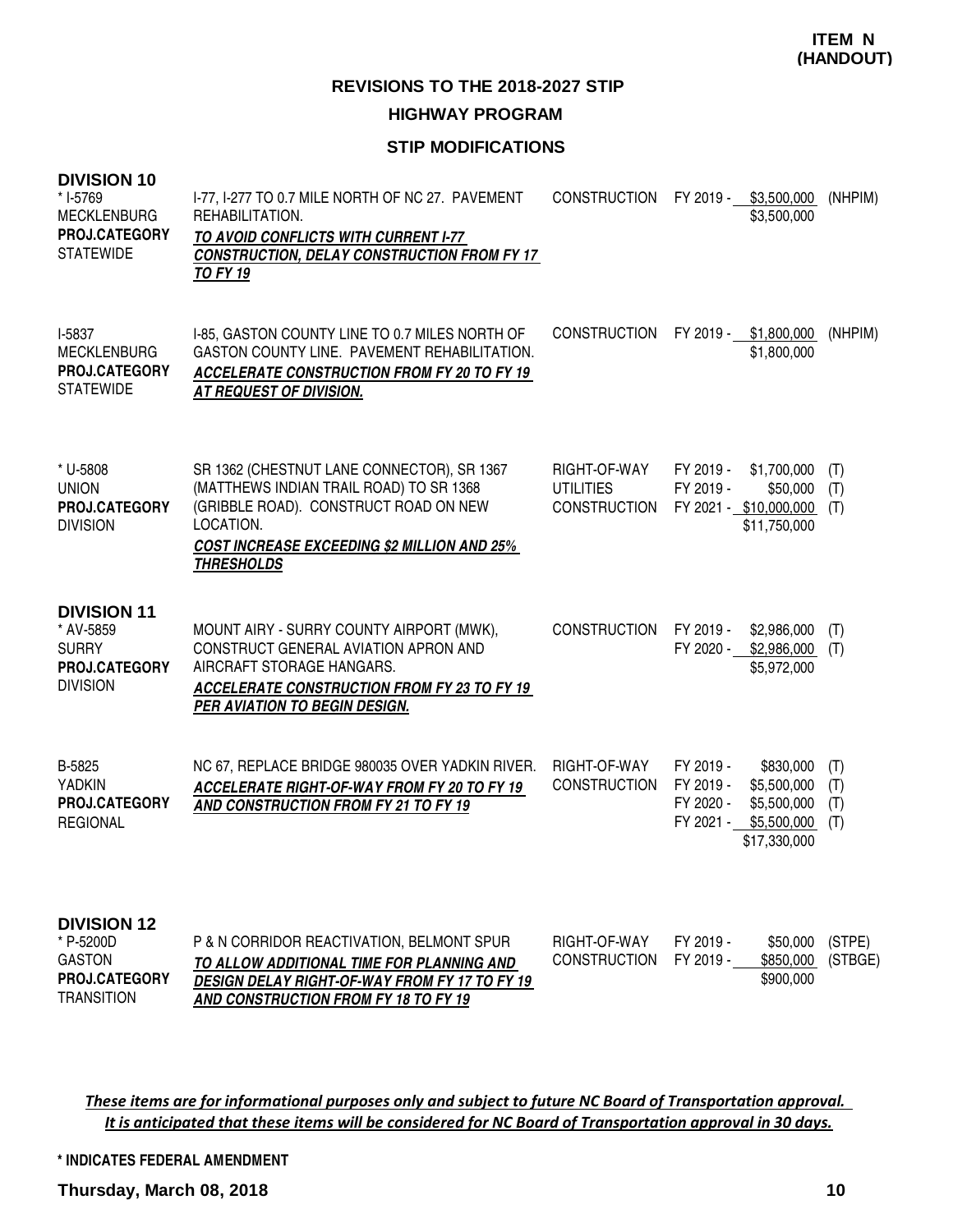## **HIGHWAY PROGRAM**

### **STIP MODIFICATIONS**

| <b>DIVISION 12</b><br>* U-5821<br><b>GASTON</b><br>PROJ.CATEGORY<br><b>DIVISION</b>  | NC 279 (NEW HOPE ROAD), SR 2478 (TITMAN ROAD) TO<br>SR 2435 (UNION-NEW HOPE ROAD). WIDEN TO 4-<br>LANES.<br><b>COST INCREASE EXCEEDING \$2 MILLION AND 25%</b><br><b>THRESHOLDS</b>                                                                                                                                                                     | RIGHT-OF-WAY<br><b>UTILITIES</b><br><b>CONSTRUCTION</b> | FY 2019 -<br>FY 2021 - | FY 2019 - \$36,400,000<br>\$3,300,000<br>\$8,950,000 (T)<br>FY 2022 - \$8,950,000 (T)<br>\$57,600,000 | (T)<br>(T)      |
|--------------------------------------------------------------------------------------|---------------------------------------------------------------------------------------------------------------------------------------------------------------------------------------------------------------------------------------------------------------------------------------------------------------------------------------------------------|---------------------------------------------------------|------------------------|-------------------------------------------------------------------------------------------------------|-----------------|
| <b>DIVISION 13</b><br>EB-5822<br><b>BUNCOMBE</b><br>PROJ.CATEGORY<br><b>DIVISION</b> | NORTH RAD GREENWAY, CONSTRUCT MULTI-USE<br>PATH ALONG RIVERSIDE DRIVE FROM HILL STREET<br>TO US 19/23/70 AT BROADWAY<br>DELAY PRELIMINARY ENGINEERING FROM FY 18 TO<br>FY 19 AT REQUEST OF MPO                                                                                                                                                          | <b>ENGINEERING</b>                                      | FY 2019 -<br>FY 2019 - | \$240,000<br>\$60,000<br>\$300,000                                                                    | (STBGDA)<br>(L) |
| * I-5890<br><b>BUNCOMBE</b><br>PROJ.CATEGORY<br><b>STATEWIDE</b>                     | I-40, MILEMARKER 55 TO MILEMARKER 67.5.<br>PAVEMENT REHABILITATION.<br><b>COST INCREASE EXCEEDING \$2 MILLION AND 25%</b><br><b>THRESHOLDS</b>                                                                                                                                                                                                          | <b>CONSTRUCTION</b>                                     |                        | FY 2018 - \$18,200,000<br>\$18,200,000                                                                | (NHPIM)         |
| <b>DIVISION 14</b><br>U-5548<br><b>HAYWOOD</b><br>PROJ.CATEGORY<br><b>DIVISION</b>   | BROWN AVENUE, REALIGNMENT OF BROWN AVENUE<br>FROM BOYD AVENUE TO APPROXIMATELY 1200 FEET<br>SOUTH OF THE INTERSECTION. PROJECT INCLUDES<br>CONSTRUCTION OF NEW ROADWAY (SCHOOL<br>STREET), RAISED CROSSWALK, PAINTED<br>CROSSWALKS, REFUGE ISLAND, BULBOUT AND<br>SIGNAGE.<br><b>DELAY CONSTRUCTION FROM FY 18 TO FY 19 AT</b><br><b>REQUEST OF MPO</b> | <b>CONSTRUCTION</b>                                     | FY 2019 -<br>FY 2019 - | \$400,000<br>\$100,000<br>\$500,000                                                                   | (STBGDA)<br>(L) |
|                                                                                      | <b>STIP DELETIONS</b>                                                                                                                                                                                                                                                                                                                                   |                                                         |                        |                                                                                                       |                 |
| <b>DIVISION 1</b><br>R-4458<br><b>PERQUIMANS</b>                                     | US 17, SR 1300 (NEW HOPE ROAD). CONVERT AT-<br>GRADE INTERSECTION TO INTERCHANGE.                                                                                                                                                                                                                                                                       | RIGHT-OF-WAY<br><b>UTILITIES</b>                        | FY 2023 -<br>FY 2023 - | \$2,100,000<br>\$500,000                                                                              | (T)<br>(T)      |

**DELETE, WORK TO BE ACCOMPLISHED UNDER** 

**PROJECT R-5869 B.**

These items are for informational purposes only and subject to future NC Board of Transportation approval. It is anticipated that these items will be considered for NC Board of Transportation approval in 30 days.

**\* INDICATES FEDERAL AMENDMENT**

**Thursday, March 08, 2018 11** 

DIVISION

**PROJ.CATEGORY**

CONSTRUCTION FY 2025 - \$9,100,000 (T)

\$11,700,000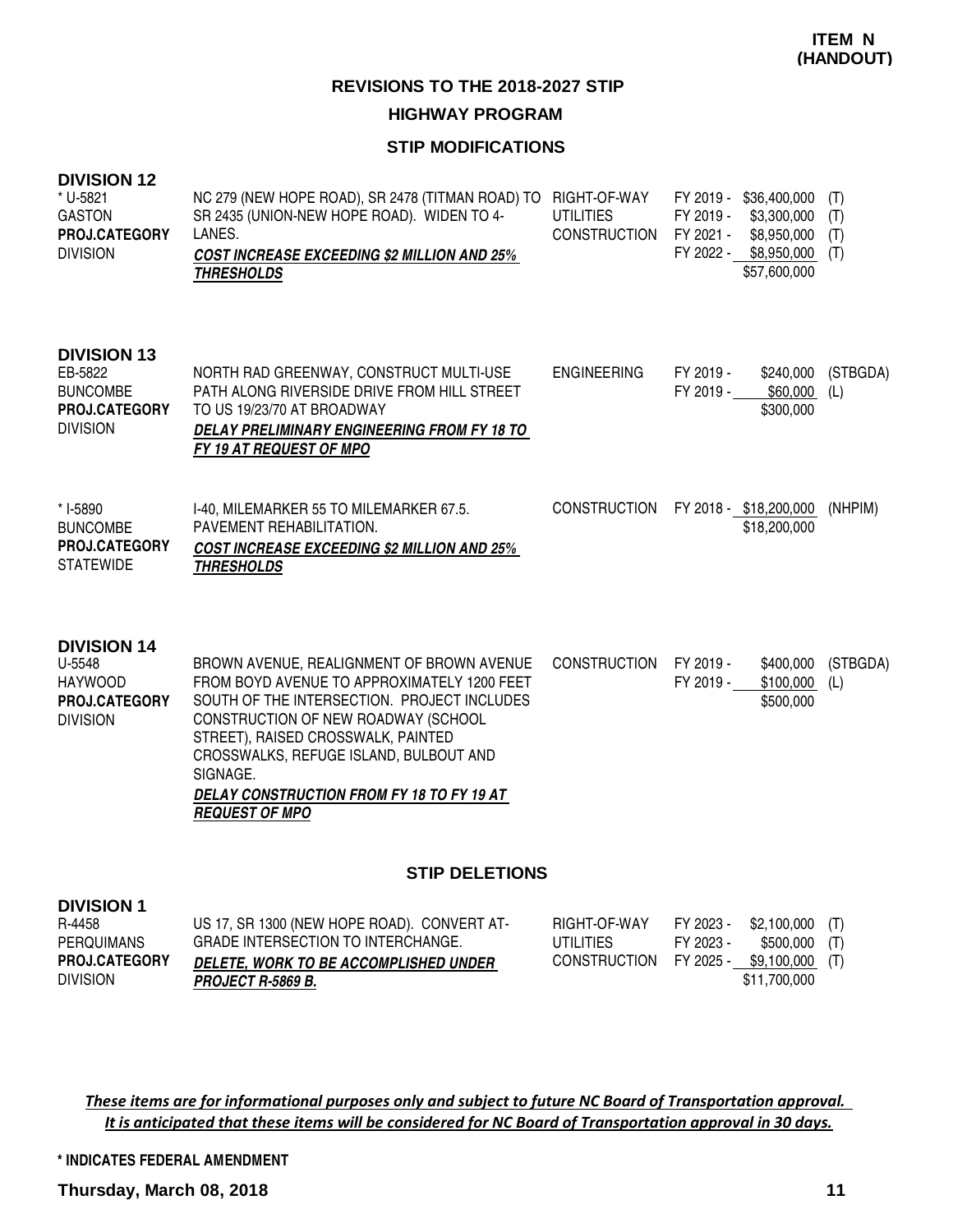### **HIGHWAY PROGRAM**

#### **STIP DELETIONS**

| <b>DIVISION 1</b><br>R-4459<br><b>PERQUIMANS</b><br>PROJ.CATEGORY<br><b>STATEWIDE</b> | US 17, SR 1336 (HARVEY POINT ROAD) AND SR 1338<br>(WAYNE FORK ROAD). CONVERT AT-GRADE<br>INTERSECTION TO AN INTERCHANGE.<br>DELETE, WORK TO BE ACCOMPLISHED UNDER<br>PROJECT R-5869 A.                                                           | RIGHT-OF-WAY<br><b>UTILITIES</b><br>CONSTRUCTION          | FY 2024 -<br>\$3,250,000<br>FY 2024 -<br>\$500,000<br>FY 2026 -<br>\$9,100,000<br>\$12,850,000                                                                                            | (T)<br>(T)<br>(T)                            |
|---------------------------------------------------------------------------------------|--------------------------------------------------------------------------------------------------------------------------------------------------------------------------------------------------------------------------------------------------|-----------------------------------------------------------|-------------------------------------------------------------------------------------------------------------------------------------------------------------------------------------------|----------------------------------------------|
| <b>DIVISION 2</b><br>U-5740<br><b>CARTERET</b>                                        | US 70 (ARENDELL STREET), MOREHEAD CITY TO<br>BEAUFORT CAUSEWAY. WIDEN AND IMPROVE<br>NEWPORT RIVER BRIDGE.<br>DELETE, WORK TO BE ACCOMPLISHED UNDER<br>PROJECT U-5876.                                                                           | RIGHT-OF-WAY<br><b>UTILITIES</b><br><b>CONSTRUCTION</b>   | FY 2022 -<br>\$4,728,000<br>FY 2022 -<br>\$567,000<br>FY 2022 -<br>\$2,605,000<br>FY 2023 -<br>\$16,501,000<br>FY 2024 -<br>\$16,501,000<br>FY 2025 - \$16,501,000<br>\$57,403,000        | (T)<br>(T)<br>(T)<br>(T)<br>(T)<br>(T)       |
| <b>DIVISION 5</b><br>* EB-5833<br><b>DURHAM</b><br>PROJ.CATEGORY<br><b>DIVISION</b>   | BRYANT BRIDGE NORTH / GOOSE CREEK WEST TRAIL,<br>KELLY BRYANT BRIDGE TO DREW-GRANBY PARK IN<br>DURHAM. CONSTRUCT SHARED-USE PATH AND<br>CONNECTING SIDEWALKS.<br>DELETE PROJECT AT THE REQUEST OF MPO. WORK<br>TO BE ACCOMPLISHED UNDER EB-5720. | <b>ENGINEERING</b><br>RIGHT-OF-WAY<br><b>CONSTRUCTION</b> | FY 2018 -<br>\$230,000<br>FY 2018 -<br>\$58,000<br>FY 2020 -<br>\$3,000<br>FY 2020 -<br>\$1,000<br>FY 2021 -<br>\$1,990,000<br>FY 2021 -<br>\$525,000<br>\$2,807,000                      | (TAP)<br>(L)<br>(TAP)<br>(L)<br>(TAP)<br>(L) |
| * U-5518A<br><b>WAKE</b><br>PROJ.CATEGORY<br><b>STATEWIDE</b>                         | US 70, WEST OF SR 3067 (T.W. ALEXANDER DRIVE) TO<br>I-540. CORRIDOR UPGRADE.<br>DELETE PROJECT BREAK WORK TO BE<br><b>ACCOMPLISHED UNDER PROJECT U-5518.</b>                                                                                     | RIGHT-OF-WAY<br><b>UTILITIES</b><br><b>CONSTRUCTION</b>   | FY 2019 -<br>\$8,700,000<br>FY 2019 -<br>\$500,000<br>FY 2021 -<br>\$9,575,000<br>FY 2022 -<br>\$9,575,000<br>FY 2023 -<br>\$9,575,000<br>FY 2024 -<br>\$9,575,000<br>\$47,500,000        | (T)<br>(T)<br>(T)<br>(T)<br>(T)<br>(T)       |
| U-5518B<br>WAKE<br>PROJ.CATEGORY<br><b>STATEWIDE</b>                                  | US 70, SR 3067 (T. W. ALEXANDER DRIVE). CONVERT<br>AT-GRADE INTERSECTION TO INTERCHANGE.<br>DELETE PROJECT BREAK WORK TO BE<br>ACCOMPLISHED UNDER PROJECT U-5518.                                                                                | RIGHT-OF-WAY<br><b>UTILITIES</b><br><b>CONSTRUCTION</b>   | FY 2019 -<br>$$5,700,000$ (T)<br>FY 2019 -<br>\$2,200,000<br>FY 2021 -<br>\$5,350,000<br>FY 2022 -<br>\$5,350,000<br>FY 2023 -<br>\$5,350,000<br>FY 2024 -<br>\$5,350,000<br>\$29,300,000 | (T)<br>(T)<br>(T)<br>(T)<br>(T)              |

These items are for informational purposes only and subject to future NC Board of Transportation approval. It is anticipated that these items will be considered for NC Board of Transportation approval in 30 days.

**\* INDICATES FEDERAL AMENDMENT**